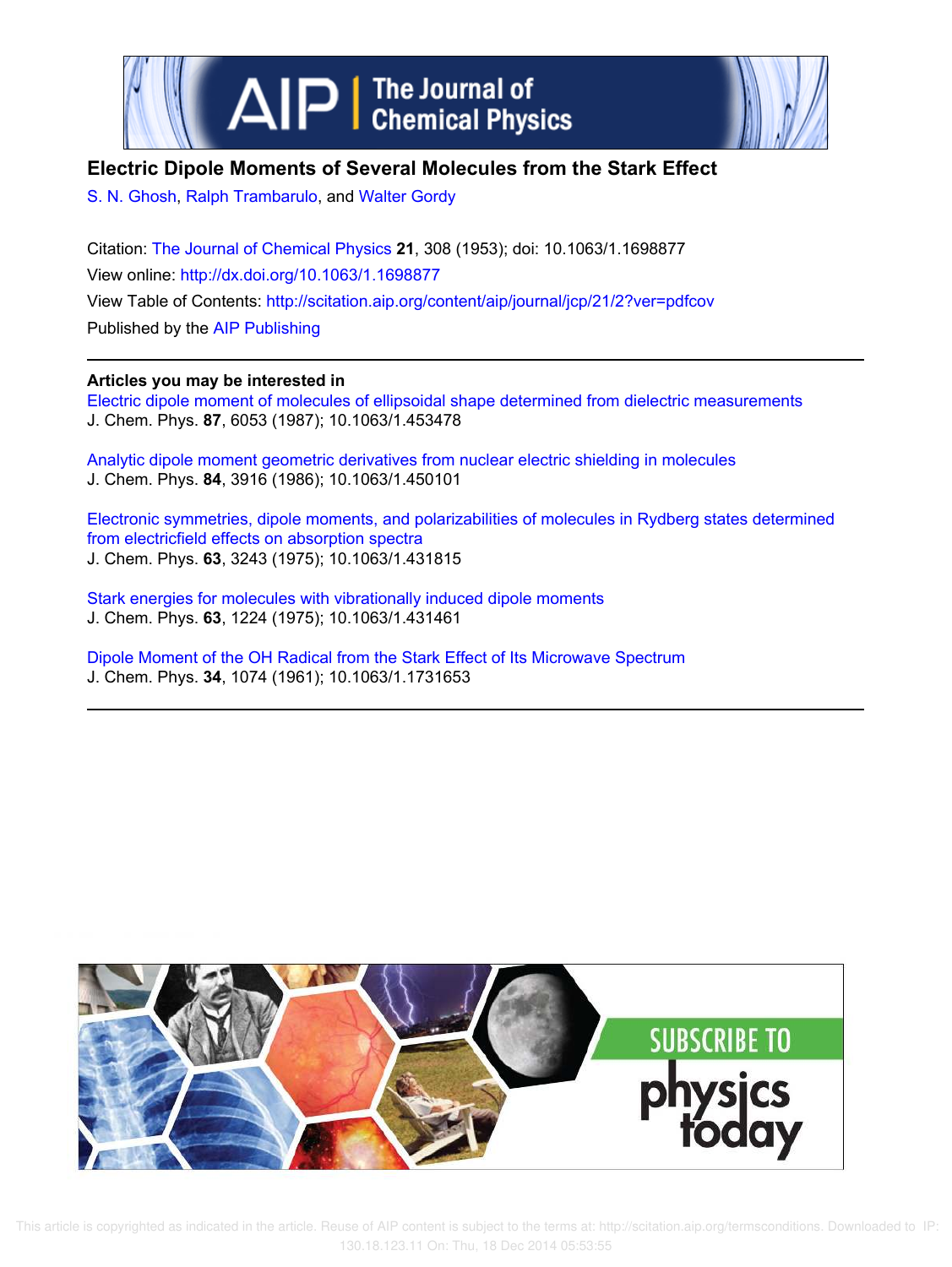## **Electric Dipole Moments of Several Molecules from the Stark Effect\***

S. N. GHOSH,<sup>†</sup> RALPH TRAMBARULO,<sup>†</sup> AND WALTER GORDY *Department of Physics, Duke University, Durham, North Carolina*  (Received October 6, 1952)

The following molecular electric dipole moments, in Debye units, have been obtained from the Stark effect of pure rotational spectra observed in the microwave region:  $0.234 \pm 0.004$  for NF<sub>3</sub>;  $1.03 \pm 0.01$  for  $PF_3$ ; 1.77 $\pm$ 0.02 for POF<sub>3</sub>; 3.00 $\pm$ 0.02 for HCN; 3.92 $\pm$ 0.06 for CH<sub>3</sub>CN; 3.83 $\pm$ 0.06 for CH<sub>3</sub>NC; 1.79 $\pm$ 0.02 for  $CH_3F$ ; 0.75 $\pm$ 0.01 for  $CH_3CCH$ ; 1.26 $\pm$ 0.01 for Si $F_3H$ . All values apply to the ground vibrational state.

T HE Stark effect in microwave rotational spectra is now a well-known method for measurement of molecular dipole moments. Unlike that of other gaseous methods the accuracy obtainable is not affected by impurities in the sample. The limiting factor upon the accuracy is either the precision with which the electrode spacing can be maintained and measured, or the accuracy with which the Stark splitting of the lines can be measured. If the molecule exhibits a first-order Stark effect, as do symmetric-top molecules when  $K\neq0$ , a relatively large Stark splitting can be obtained with moderate field strengths. The electrode spacing then becomes the limiting factor in the accuracy. If a secondorder Stark effect must be employed, as is always the case with linear molecules in the ground vibrational state, and if in addition the dipole moment is small, as it is in  $N_2O$  and CO, it is not possible to produce a wide splitting with a reasonable voltage, and the line separation becomes the limiting factor on the accuracy. Frequently dipole moment determinations are complicated by nuclear quadrupole hyperfine structure.

In the present work the dipole moments of nine molecules have been evaluated from the Stark splitting of their rotational lines. Six of these have been previ-



FIG. 1. Line displacement *versus* Stark field squared for HCN,  $J=0\rightarrow 1$ ,  $\Delta M_J=0$ ,  $M_I=1$ .

\* The research reported in this paper has been sponsored by the Geophysics Research Directorate of Air Force Cambridge Research Center, Air Research and Development Command, under Contract No. AF19(604)-258.

t On leave from the Department of Physics, The University of Calcutta, Calcutta, India.

t Present address: Department of Physics, The Pennsylvania State College, State College, Pennsylvania.

ously measured, either with the Stark effect or with other methods.

### EXPERIMENTAL METHOD

Our measurements were made with a  $K$ -band waveguide Stark cell with a plane electrode supported across the center of the guide by  $Teflon<sup>1</sup>$  so that the conducting surfaces were perpendicular to the E-lines of the microwave radiation.

A 100-kc square wave modulation method was used for all measurements except that for HCN. For the HCN line, 4-kc square wave modulation was employed. All line splittings were measured by standard frequency markers in the usual manner.

The electrode spacing as well as the over-all spectrometer was calibrated with OCS. Because OCS has a moderately large dipole moment, a rotational spectrum which is devoid of fine or hyperfine structure, and low  $J$  lines which fall in the centimeter wave region, this molecule provides a convenient standard for calibration. The dipole moment of OCS has been carefully measured by several workers.2 The value obtained by Shulman and Townes<sup>2c</sup> is  $0.7085 \pm 0.004$  debye units. Since this is an accuracy equal to or greater than that to which the electrode spacing in our cell could be directly measured, we have used OCS to calibrate the spectrometer for each measurement.

### RESULTS

For all symmetric-top molecules investigated we have used only rotational lines with  $K = 0$ . The  $K = 0$  lines of symmetric-top molecules have only a second-order Stark effect, which makes them similar in the present measurements to linear molecules.

In CHaNC the nuclear quadrupole coupling is too small to produce an observable hyperfine structure, and hence it can be ignored in the present considerations. In HCN and  $CH_3CN$  the N<sup>14</sup> coupling *eqQ* is of the order of 4 Mc and produces an observable splitting of the line. Nevertheless, the large dipole moments of these molecules make it easy to impose a field of sufficient

<sup>&</sup>lt;sup>1</sup> McAfee, Hughes, and Wilson, Rev. Sci. Instr. 20, 821 (1949).<br>
<sup>2</sup> (a) Dakin, Good, and Coles, Phys. Rev. 71, 640 (1947);<br>
(b) Strandberg, Wentink, and Kyhl, Phys. Rev. 75, 270 (1949);

<sup>(</sup>c) R. G. Shulman and C. H. Townes, Phys. Rev. 77, 500 (1950); (d) J. N. Shoolery and A. H. Sharbaugh, Phys. Rev. 82, 95 (1951).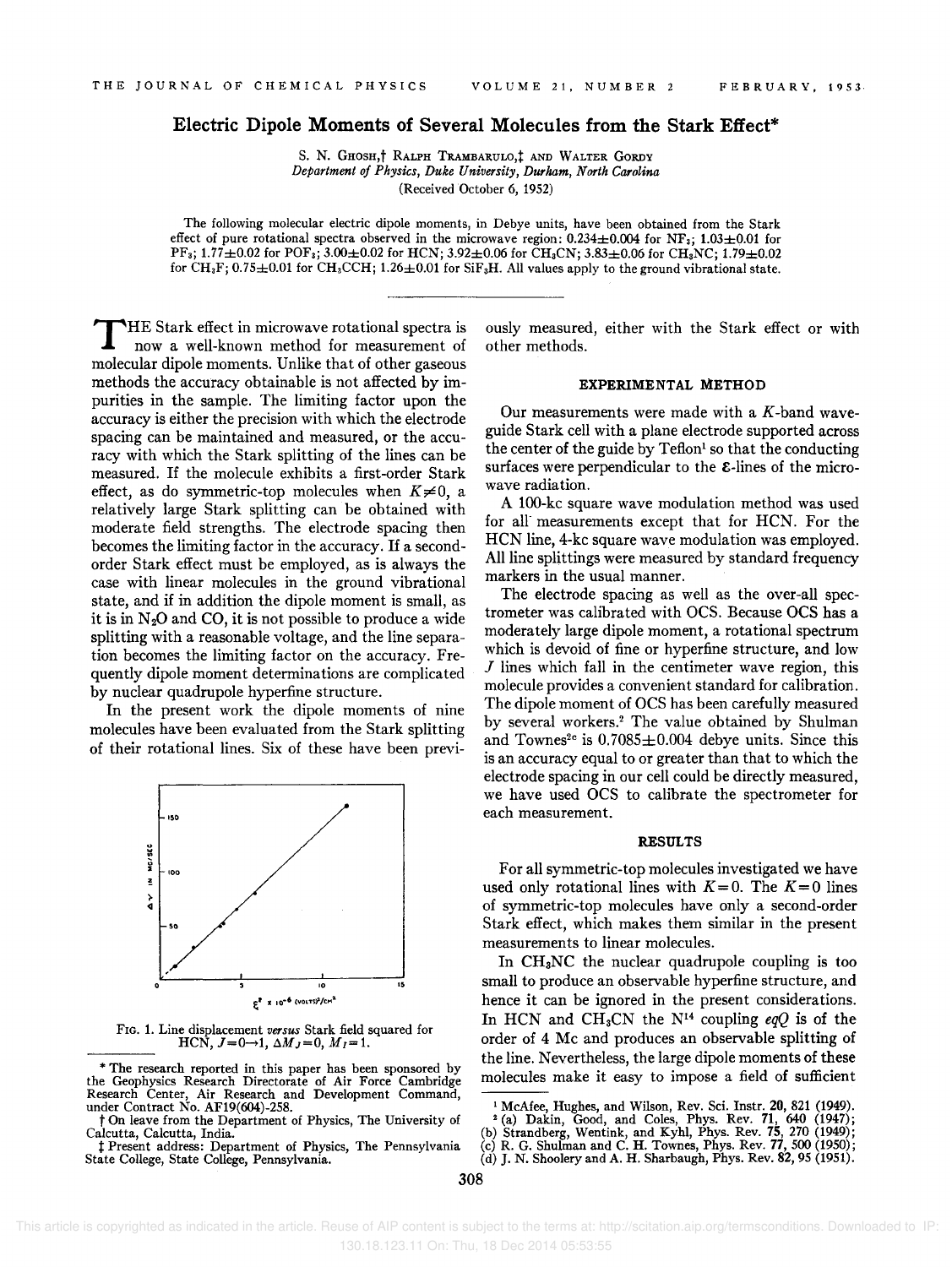TABLE I. Transitions and B values used.

| Molecule           | Transition<br>employed | $\nu$ (Mc/sec) | $B_0$ (Mc/sec) | Refer-<br>ence |
|--------------------|------------------------|----------------|----------------|----------------|
| NF,                | $J=0\rightarrow 1$     | 21 361.92      | 10 680.96      | a              |
| PF,                | $J=1\rightarrow 2$     | 31 279.60      | 7819.90        | b              |
| POF.               | $J=1\rightarrow 2$     | 18 377.0       | 4 5 9 4 . 2 5  | c              |
| HCN                | $J=0\rightarrow 1$     | 88 631.94      | 44 315.97      | d              |
| CH <sub>s</sub> CN | $J=1\rightarrow 2$     | 36 793.64      | 9 198.83       | e              |
| CH.NC              | $J=0\rightarrow 1$     | 20 105.80      | 10 052.90      | e              |
| $\rm CH.F$         | $J=0\rightarrow 1$     | 51 071.69      | 24 862.37      | f              |
| CH <sub>n</sub> CH | $J=1\rightarrow 2$     | 34 183.37      | 8 545 84       |                |
| SiF,H              | $J=1\rightarrow 2$     | 28 831.90      | 7 207.98       | g<br>h         |
|                    |                        |                |                |                |

• J. Sheridan and W. Gordy, Phys. Rev. 79, 513 (1950).<br>• Gilliam, Edwards, and Gordy, Phys. Rev. 75, 1014 (1949).<br>• Williams, Sheridan, and Gordy, J. Chem. Phys. 20, 164 (1952).<br>• Simmons, Anderson, and Gordy, Phys. Rev. 7 (1952). • Kessler, Ring, Trambarulo,·and Gordy, Phys. Rev. 79, 54 (1950). <sup>f</sup>Gilliam, Edwards, and Gordy, Phys. Rev. 75, 1014 (1949). • R. Trambarulo and W. Gordy, J. Chern. Phys. 18, 1613 (1950).

**b** See reference 4.

magnitude to break down the nuclear coupling and to produce the simple strong-field case.

The usual second-order formulas,

$$
E_{JMJ}^{(2)} = -\frac{\mu^2 \mathcal{E}^2}{2hB} \frac{[3MJ^2 - J(J+1)]}{J(J+1)(2J-1)(2J+1)}
$$
  

$$
E_{00}^{(2)} = -\frac{\mu^2 \mathcal{E}^2}{6hB},
$$
 (1)

for linear molecules (or the symmetric-top formula with  $K=0$ ) without nuclear coupling apply to the strong field case, but a small correction given by

$$
E_{\mathbf{Q}}^{(1)} = -eqQ \left\{ \frac{\left[3M_J{}^2 - J(J+1)\right] \left[3M_I{}^2 - I(J+1)\right]}{4I(2I-1)(2J-1)(2J+3)} \right\} (2)
$$

must be added<sup>3</sup> to the energies to correct for the nuclear perturbations. In our experiments with the electrode placed so that the Stark field *e* was parallel to the electric vector of the microwave radiation, only the  $M \rightarrow M$  transitions are allowed.

The strong-field displacement observed for the  $J=0\rightarrow 1$ ,  $M_J=0$  line is then

$$
\Delta\nu_{(J=0\to 1)} = \frac{4}{15} \frac{\mu^2 \delta^2}{h^2 B} + \text{term independent of } \delta. \quad (3)
$$

It is readily seen that  $\Delta \nu$  plotted as a function of  $\delta^2$ is a straight line in the strong field region with slope S:

$$
S_{(\mathcal{J}=0\to 1)} = \frac{d(\Delta \nu)}{d(\mathcal{S}^2)} = \frac{4}{15} \frac{\mu^2}{h^2 B}.
$$
 (4)

The nuclear effects do not influence the slope in the strong-field region but only the projected intercepts. The dipole moment can then be found readily if the line displacements are plotted against  $\mathcal{E}^2$  (or  $V^2$  since the electrode spacing is held constant) for both the standard

<sup>3</sup> U. Fano, J. Research Natl. Bur. Standards 40, 215 (1948).

OCS molecule and the molecule *X* being investigated and if the ratios of the two slopes are then taken. '

For the  $J=1\rightarrow 2$  transition of linear molecules (or of symmetric tops with  $K = 0$ ) there are two  $\Delta M_J = 0$ Stark components corresponding to  $M_J=0$  and  $M_J=1$ . The strong-field  $\Delta \nu$  versus  $\mathcal{E}^2$  plots of these have slopes,

$$
S_{\substack{(J=1\to 2) \\ M_J=0}} = \frac{d(\Delta \nu)}{d(\mathcal{E}^2)} = -\frac{8}{105} \frac{\mu^2}{h^2 B},\tag{5}
$$

and

$$
S_{\frac{J-1\to 2}{M-1}} = \frac{a(\Delta \nu)}{d(\mathcal{S}^2)} = \frac{13}{210} \frac{\mu^2}{h^2 B}.
$$
 (6)

It was found most convenient to employ the  $J = 1 \rightarrow 2$ transition of OCS for all calibrations. However, the  $J=0\rightarrow 1$  transition was used for some of the molecules under investigation. For the  $J=0\rightarrow 1$ ,  $K=0$ ,  $\Delta M=0$ , transition of the molecule  $X$  (symmetric top or linear) used with the  $J=1\rightarrow 2$ ,  $M_J=0$ , line of OCS, Eqs. (4) and (5) are combined to give the unknown moment,

$$
\mu_X = \mu_{\text{OCS}} \left( \frac{2}{7} \frac{B_X}{B_{\text{OCS}}} \frac{|S_X|}{|S_{\text{OCS}}|} \right)^{\frac{1}{3}}
$$

$$
\begin{cases} J = 0 \to 1 \text{ for } X \\ J = 1 \to 2, M_J = 0 \text{ for OCS.} \end{cases} (7)
$$

When the same rotational transition with the same second-order Stark component is measured for both the unknown molecule *X* and for OCS, the formula for the unknown moment in terms of the measured parameters becomes

$$
\mu_X =
$$

$$
\mu_{\text{OCS}} \left( \frac{B_X}{B_{\text{OCS}}} \frac{|S_X|}{|S_{\text{OCS}}|} \right)^{\frac{1}{2}} \begin{cases} J = 1 \rightarrow 2 \text{ and same second-} \\ \text{order Stark component} \\ \text{for } X \text{ and OCS.} \end{cases} (8)
$$



FIG. 2. Line displacement *versus* Stark voltage squared: A. OCS,  $J=1\rightarrow 2$ ,  $M_J=0\rightarrow 0$ B. N<sup>15</sup>F<sub>3</sub>,  $J=0\rightarrow 1$ ,  $M_J=0\rightarrow 0$ .